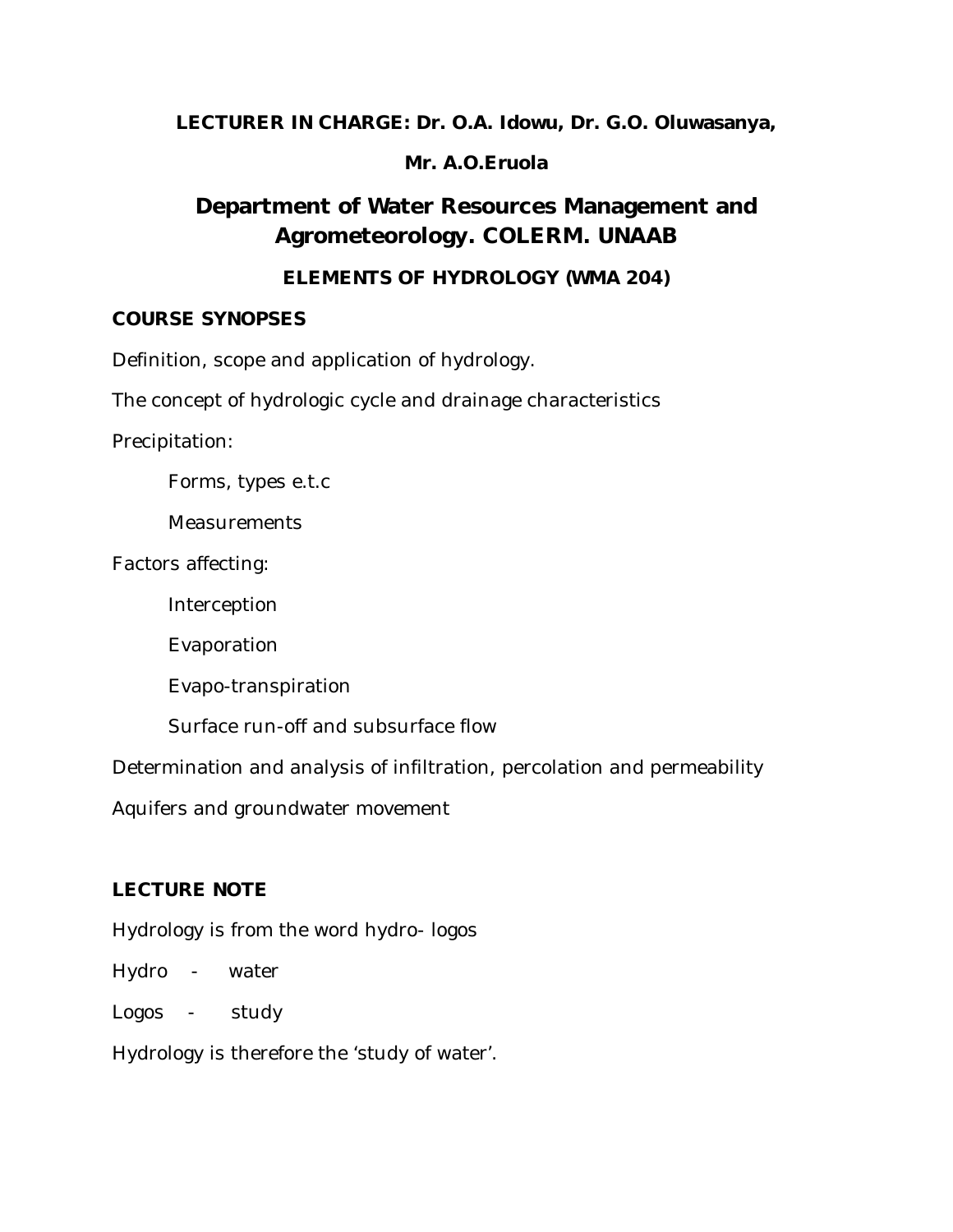## **Definition & scope**

Water occurs in various forms and locations in the environment and these are connected together by complex processes to form what is known as hydrologic or water cycle.

Hydrology can be viewed as the scientific study of the water cycle. It is a discipline that studies the properties occurrence, distribution and movement of water on and beneath the land surface.

The international Association for scientific hydrology recognizes four district branches of the subject, of which surface and ground water have received the greatest attention. These form branches are:

- (1) Surface water
- (2) Ground water
- (3) Snow and ice
- (4) Limnology- study of lakes

Since hydrology focus on water which is an important element of the natural environment, science subjects such as Meteorology, Oceanography, Geology, Ecology, Glaciology.

Also scientific hydrology underlies the development, utilization and control of water resources. It therefore has some relationship with social science subjects like Economics, Political science and Sociology.

## **Application of hydrology**

Application of hydrology are numerous and varied. Hydrology has practical applications in the following.

- (1) Water resources management & development
- (2) Flood prediction and forecasting
- (3) Watershed management
- (4) Design of water control & pollution abatement e.t.c.

#### **Properties of water**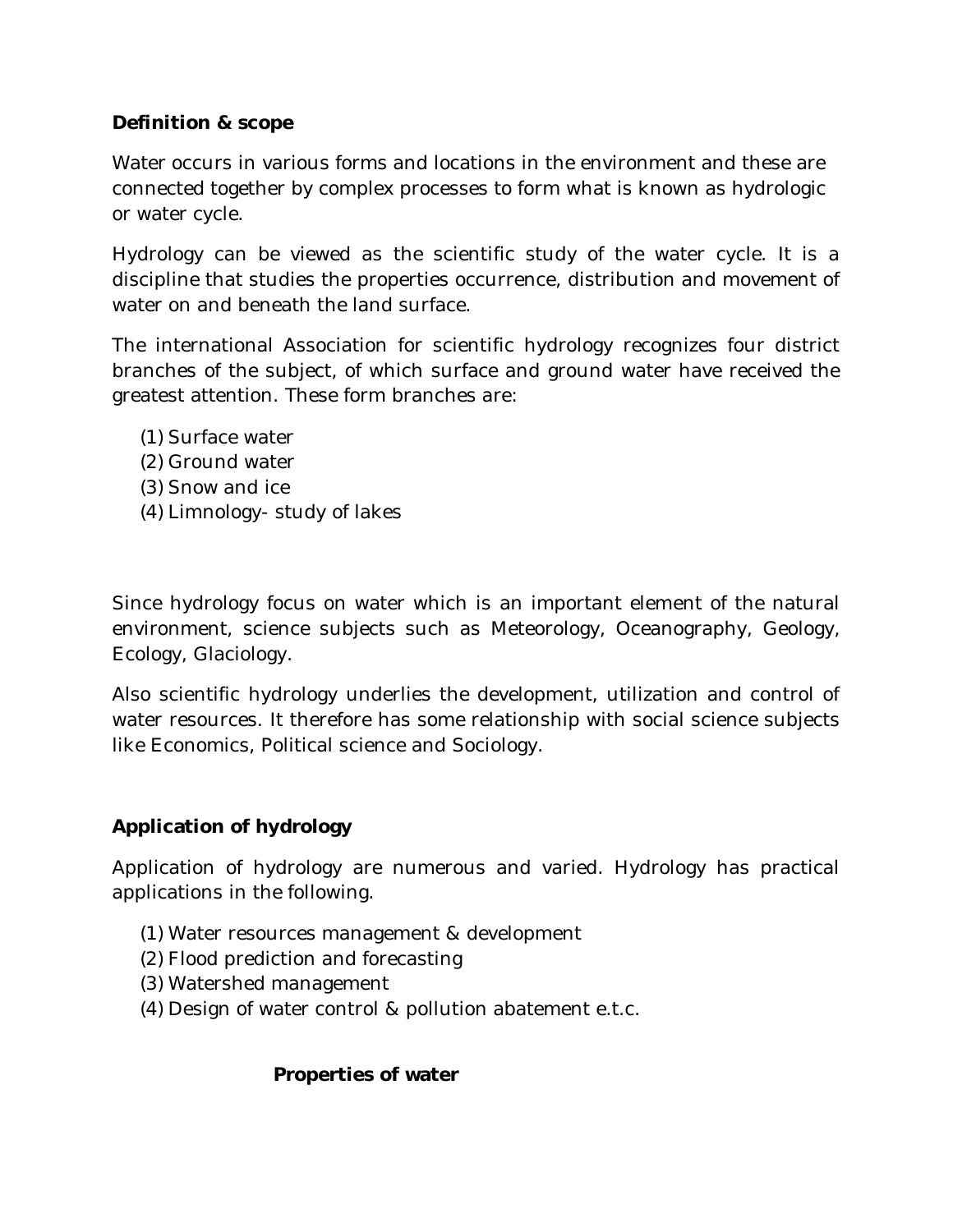- (1) Water is the chemical compound obtained from the fusion of to two hydrogen atoms and one oxygen atom.  $H_2O$ .
- (2) It is the only element that occurs naturally in three states in which matter can exist i.e solid, liquid and gas. Solid- ice, snow hailstorms Gas- water vapour Liquid- rain, dew.
- (3) Boiling point of water  $100^{\circ}$ C & freezing point of  $0^{\circ}$ C.
- (4) Water is a universal solvent, dissolve greatly many substance and its solubility increases with increasing temperature.
- (5) It is a remarkable catalyst as many reactions may be slowed down or totally inhibited by lack of water.

#### **Occurrence of water**

Water occurs in various locations and forms in the earth-atmosphere system. Water occurs in the atmosphere, mainly as vapour(gaseous form), as gas, solid or liquid on and beneath the earth surface. Water is also continually changing in form.

When ice, snow or hail melts, it changes from solid to liquid. This process involves adsorption of heat which is held in the water itself. This is the latent heat of fusion which amounts to about 80 calories per gram of water melted.

Water also changes from a liquid state to a solid state as a result of freezing. The latent heat if fusion is released when water freezes. Water changes from a liquid to a gas as a result of evaporation and from a gas to a liquid as a result of condensation. Evaporation involves utilization of energy which amount to about 600 calories for every water evaporated. This energy is locked up in the water vapour as latent heat. The heat is released when the vapour condenses.

Another change of state involves water vapour directly transformed into ice as sublimations. Sublimation- releases an amount of heat equal to the sum of the latent heat released by condensation and the heat released by freezing water.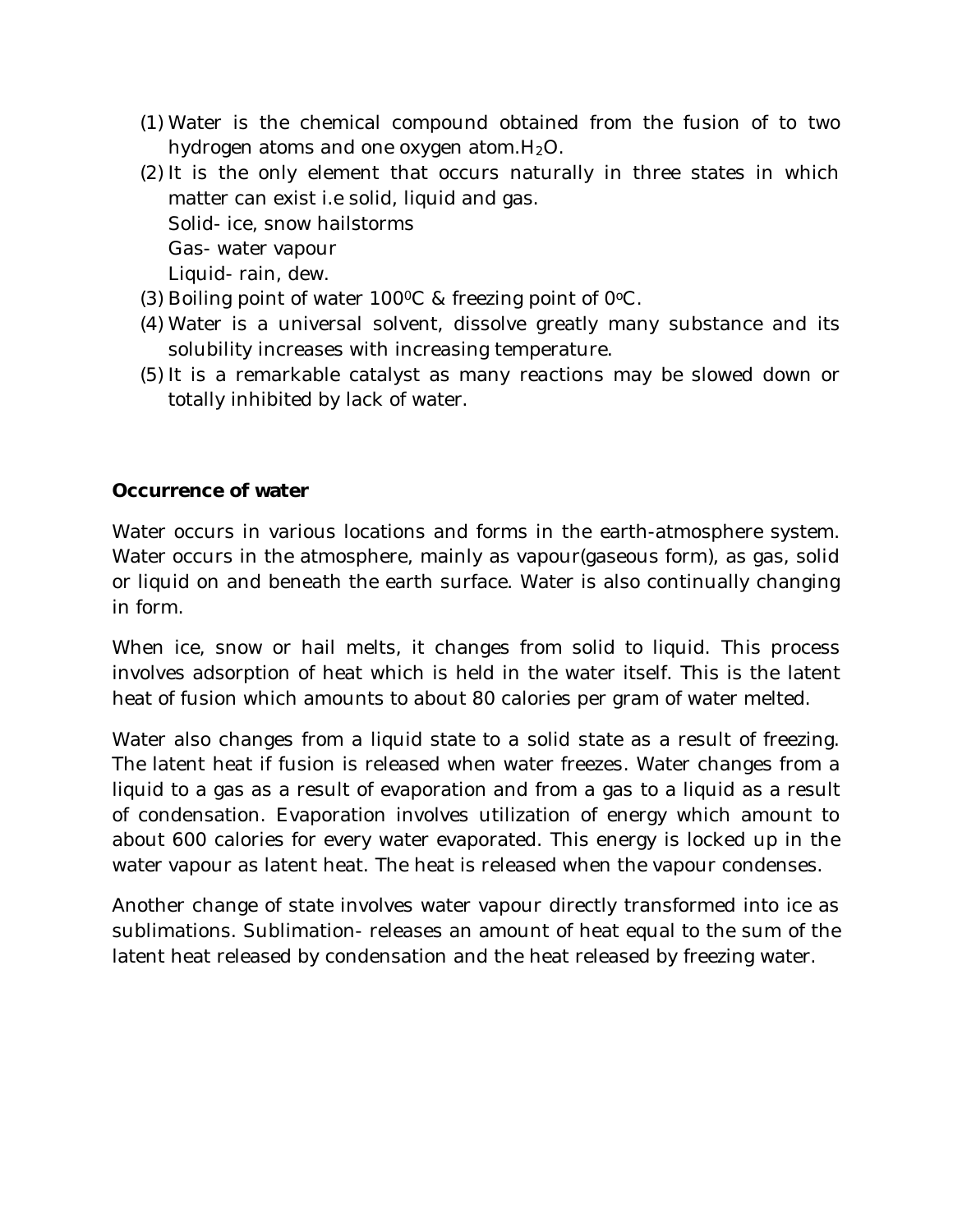

## **The hydrological cycle (water cycle)**

The hydrologic cycle is a continuous process by which water is transported from the oceans to the atmosphere to the land back to the sea or ocean viessman et al (1977). The components of the hydrologic cycle are :

- (i) Precipitation
- (ii) Evaporation
- (iii) Transpiration
- (iv) Infiltration
- (v) Surface runoff
- (vi) Ground water flow.

 In engineering hydrology we are primarily concerned with open hydrologic systems which relating specifically to the drainage area or basin of a river or system of rivers.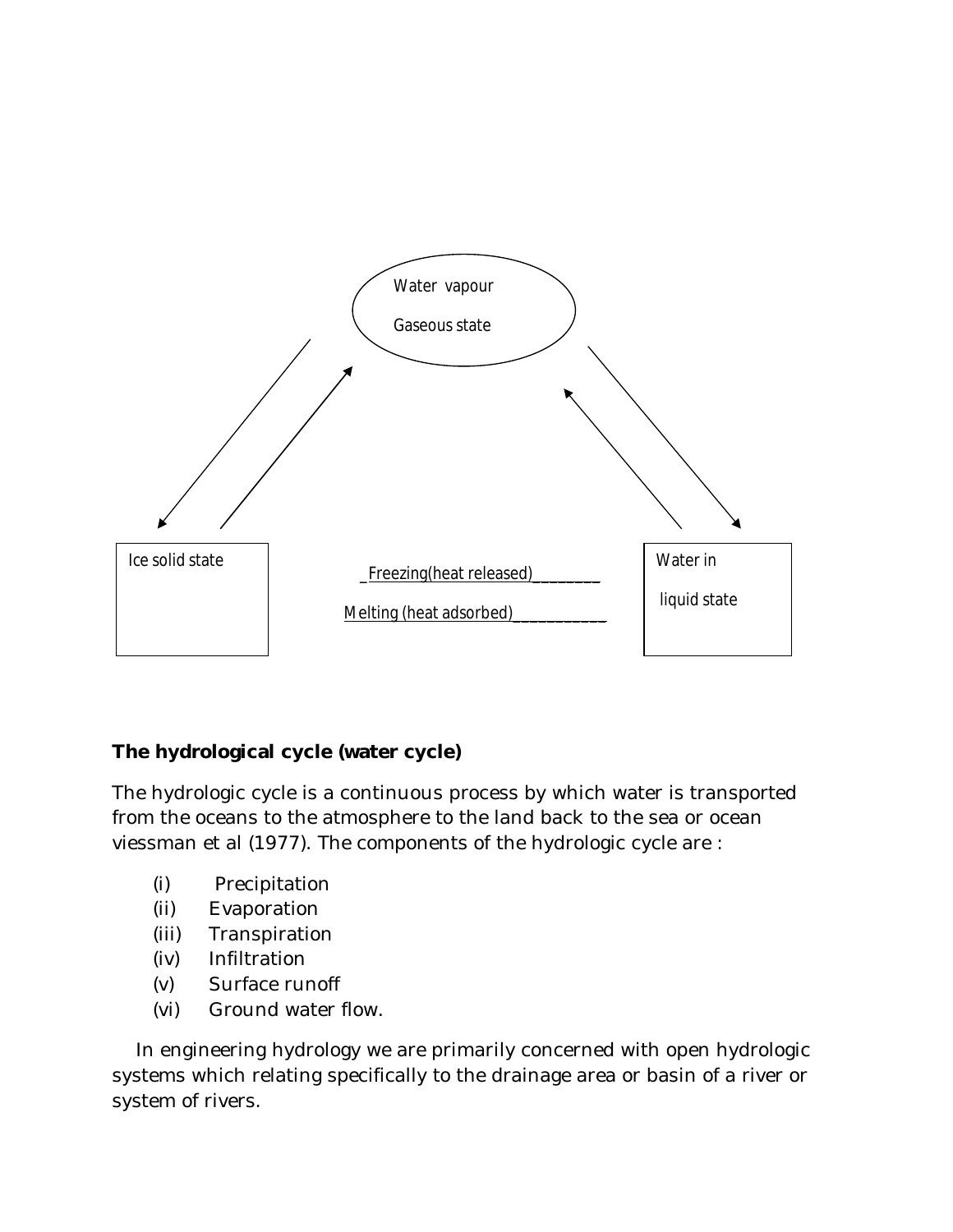For a given finite region, the water budget equation is then given by

P-R- G – E- T =  $\Delta S$  where  $\Delta S$  is the change in storage.

However , difficulty in solving practical problem lies mainly in the inability to properly measure or estimate the various terms of the water budget equation.

The global hydrological cycle is however not so open as there are only input and output of energy. There are no input or output of water, but rather a continually transferred from one kind of storage to another

Input (I) = output (0)  $\pm$  ∆storages rainfall & inflow

**Where** 

Input (I) includes rainfall and inflow from neighboring catchments (natural or artificial)

Output (0) includes evaporation, outflow from catchments and withdrawal by man

∆ Storages includes soil and ground water storage

#### **River drainage basin**

When rain falls on the surface, the water sink (infiltration) or remain at the surface. Surface water tends to flow under gravity from areas of higher elevation to lower ones. The stream is used to describe any body of flowing water confirmed within a definite channel and subjected to at least minimal flow. The area from which a stream draws water is its drainage basin. The volume of water in a stream at any point is related partly to the size of the area drained as well as the factors like precipitation, infiltration, evaporation, transpiration e.t.c. Where a lot of small streams flows into larger ones a complex drainage pattern is exhibited. Complexity of the drainage pattern may sometimes be defined in terms of stream order.

A tributary stream is one that follows into another stream. A first order stream is one that has no tributary and a second order stream has only first order streams as tributary. In general the higher the order of a stream, the larger the drainage area of that stream and its tributaries.

A drainage or river basin is bounded by a divide which separates it from adjacent basin. The boundary of a river basin can be demarcated very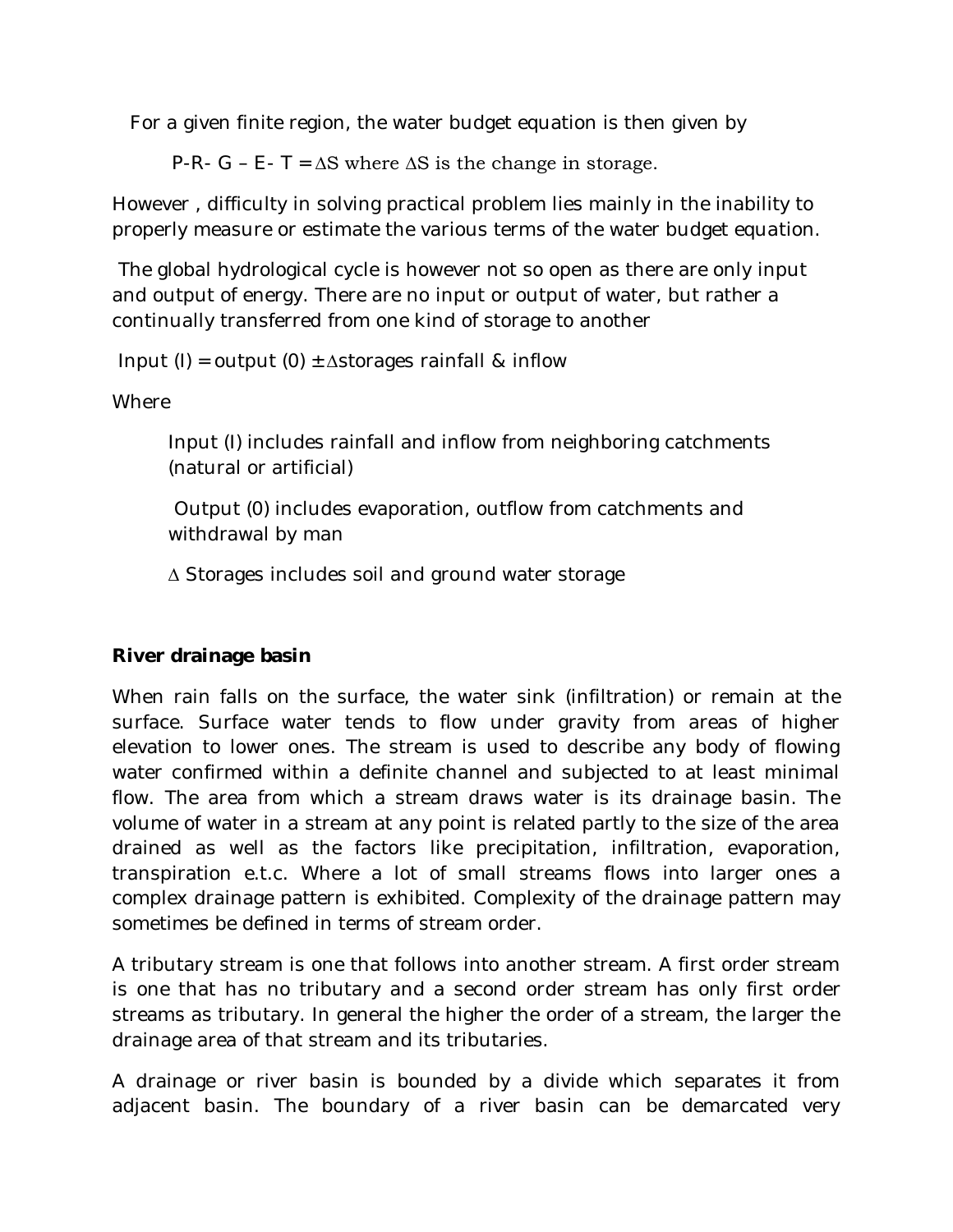accurately on a topographic map or an aerial photograph or through direct field survey. The river basin provides a convenient natural unit area within which hydro- meteorological data can be collected and analyzed and the details of the hydrological cycle and other physical process can be meaning fully studied.

## **Geometry of drainage basin**

Most stream systems exhibit a branching drainage pattern in which stream channel are irregular and tributaries joins larger stream at different angles. This pattern is called Dentritic Pattern is from a Greek word meaning (roots).

Very often the geology of the subsurface may cause the river network to assume a more regular geometry particularly where sets of parallel fractures or joints cause zones of weakness thereby establishing a rectilinear Structure called the trellis Pattern in which case tributary join the main stream at right angles.

Trellis drainage pattern may also develop where the topography is dominated by parallel reaches resistant rock and stream tend to flow between these ridges. Sets of intersecting joints may create rectangular drainage with right angle bend in all streams.

#### **Drainage basin characteristics**

(i) **Basin area** – the area of a river basin which contributes to surface run-off and drains into the rivers during storms is called the drainage basin, water or catchment area of river. The boundary line separating two drainage areas along a topographic divide is called drainage divide. The time required for the rain falling at the most distant point in a drainage area so reach the measuring point (point of flow from the basin) is called the concentration time.

(ii) **Stream order**- drainage basins are classified first by the stream order concept which designates the smallest tributes of the watershed as order 1. When two 1<sup>st</sup> order streams join, they form a 2<sup>nd</sup> order stream. Similarly, when two 2<sup>nd</sup> streams join they give a 3<sup>rd</sup> order stream. If however 1<sup>st</sup> order stream joins a 2<sup>nd</sup> order stream they give a 2<sup>nd</sup> order stream.

#### **Stream-order definition**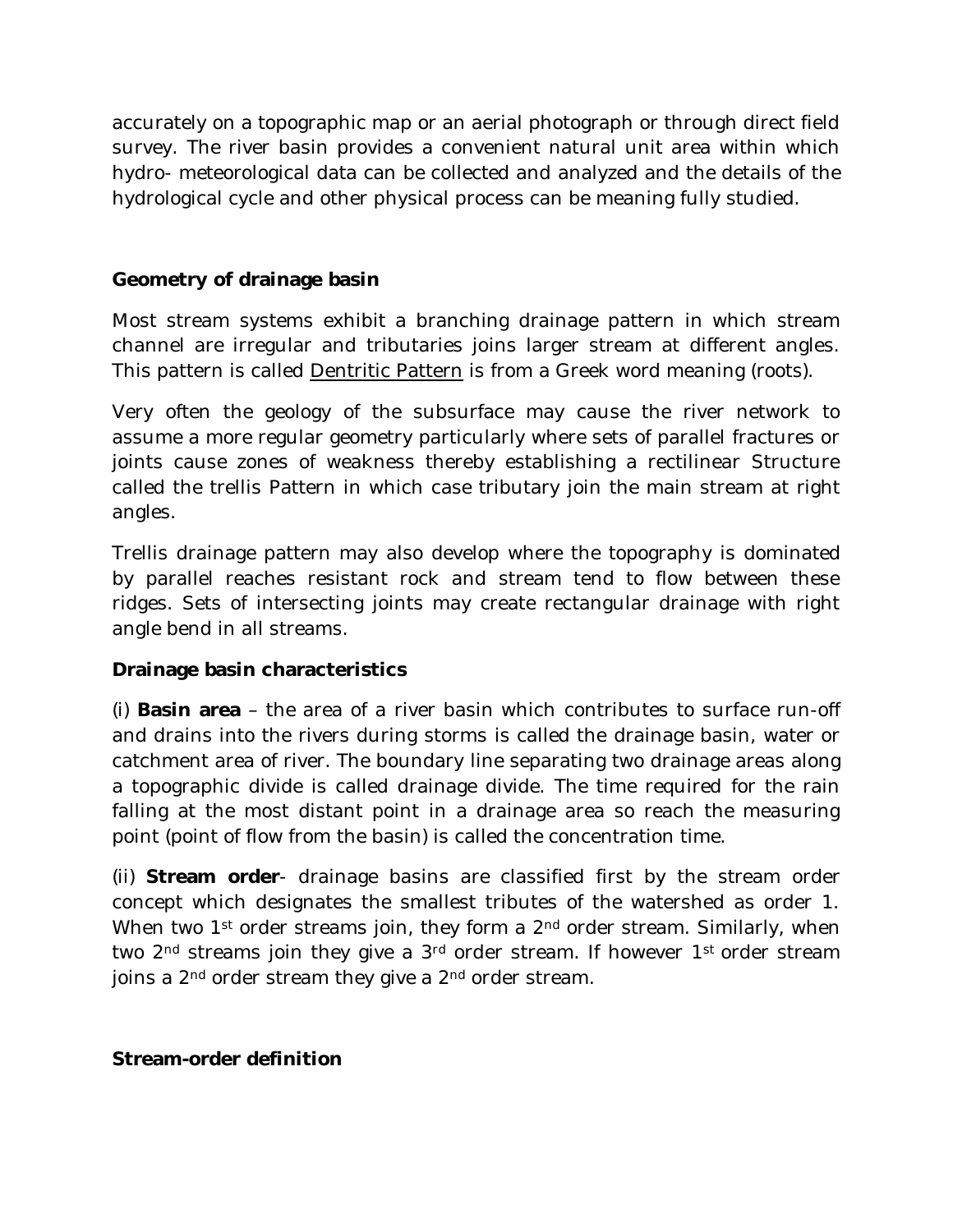Stream lengths are obtained by measuring their vertical projections on a horizontal plane. In this topographic maps are required. For a stream, the mean length of stream segment  $L<sub>u</sub>$  of order say u can be designated by  $L<sub>m</sub>$  and estimated as  $\sum_{i=1}^{Nu}$  Li u

$$
Lu = \frac{L_{i=1} L u}{Nu}
$$

Where  $N_U$  = the number of stream segment of order u.

For example, the mean length of all 1<sup>st</sup> order streams can be estimated as

$$
L1 = \frac{\sum_{i=1}^{N} Li \; 1}{N}
$$

(iii) Stream density  $(D_s)$ 

If  $N_s$  = the number of streams in the basin,

Stream density  $D_s = \frac{Ns}{4}$  $\overline{A}$ 

(iv)Drainage Density  $(D_d)$ 

If the length of all Streams is  $L<sub>s</sub>$  then the drainage density is

$$
D_d = \frac{Ls}{A}
$$

The drainage density gives an idea of the areal channel development of the basin. For example, a high value of  $D_d$  will indicate a well developed network, usually associated with torrential runoff that causes intense floods. A low  $D_d$ on the other hand would indicate moderate runoff and high permeability of the terrain.

(v) Length of overland flow  $(L_0)$ 

The average length of overland flow is approximated by

$$
L_0 = \frac{1}{2Dd}
$$

(vi) Form factor and compactness coefficient

The shape of drainage basin can be defined by the form factor and compactness coefficient. Before introducing these parameters the axial length and axial width of the catchment will be required.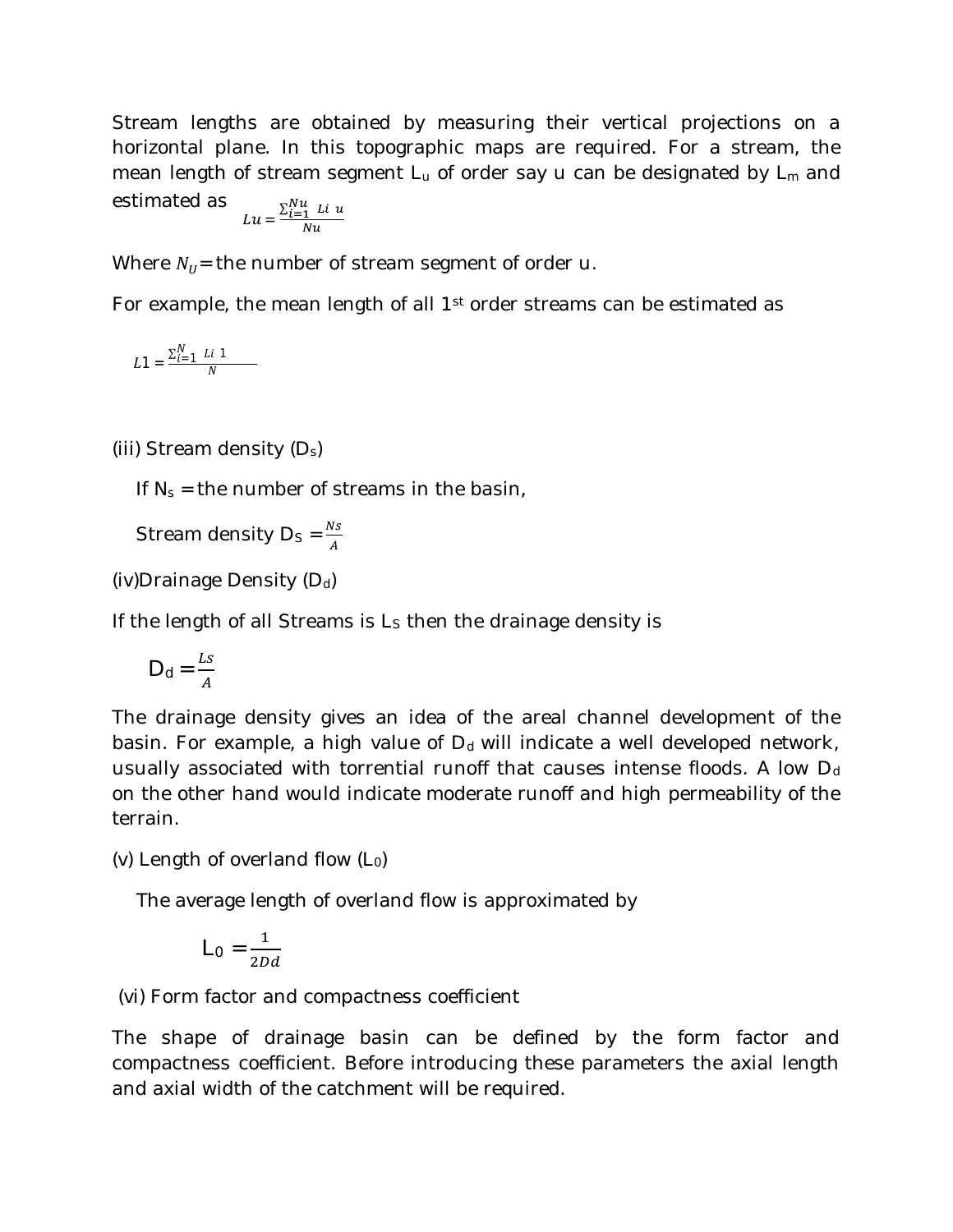Form factor  $(F_f)$ 

This is defined by  $F_f = \frac{W_b}{I}$  $L_b$ Since A = W<sub>b</sub> L<sub>b</sub> this gives W<sub>b</sub> =  $\frac{A}{I}$  $L_b$ Hence  $F_1 = \frac{A}{l^2}$  $L_b^2$ (b) Compactness coefficient  $(C_c)$ the perimeter of the basin<br>This is defined as  $\frac{the \textit{ perimeter of the basin}}{circumference \textit{ of equivalent circular area}}$ Now, if circumference if basin =  $P_b$ The equivalent circular area  $A = \pi R^2$ The perimeter =  $2\pi R$ Hence P<sub>C =</sub>  $2\pi R \frac{\sqrt{A}}{A}$  –  $2\sqrt{A}$  $P_b$   $P_b$ 

Thus 
$$
C_c = \frac{P_b}{P_c} = \frac{P_b}{2\sqrt{A}}
$$

The compactness factor is believed to be dependent on the catchment slope

rather than area.

(vii) Elongation Ratio 
$$
(E_r)
$$

This is a term defined as

$$
E_r = \frac{diameter\ of\ circle\ of\ same\ area}{maximum\ basin\ length}
$$

And 
$$
E_R = \frac{2R}{L_b}
$$

The value is found to range from 0.4- 1.0

(viii) Circularity ratio 
$$
(C_r)
$$

It is defined as

$$
C_r = \frac{basin\ area}{area\ of\ a\ circle\ having\ the\ same\ perimeter\ as\ the\ basin}
$$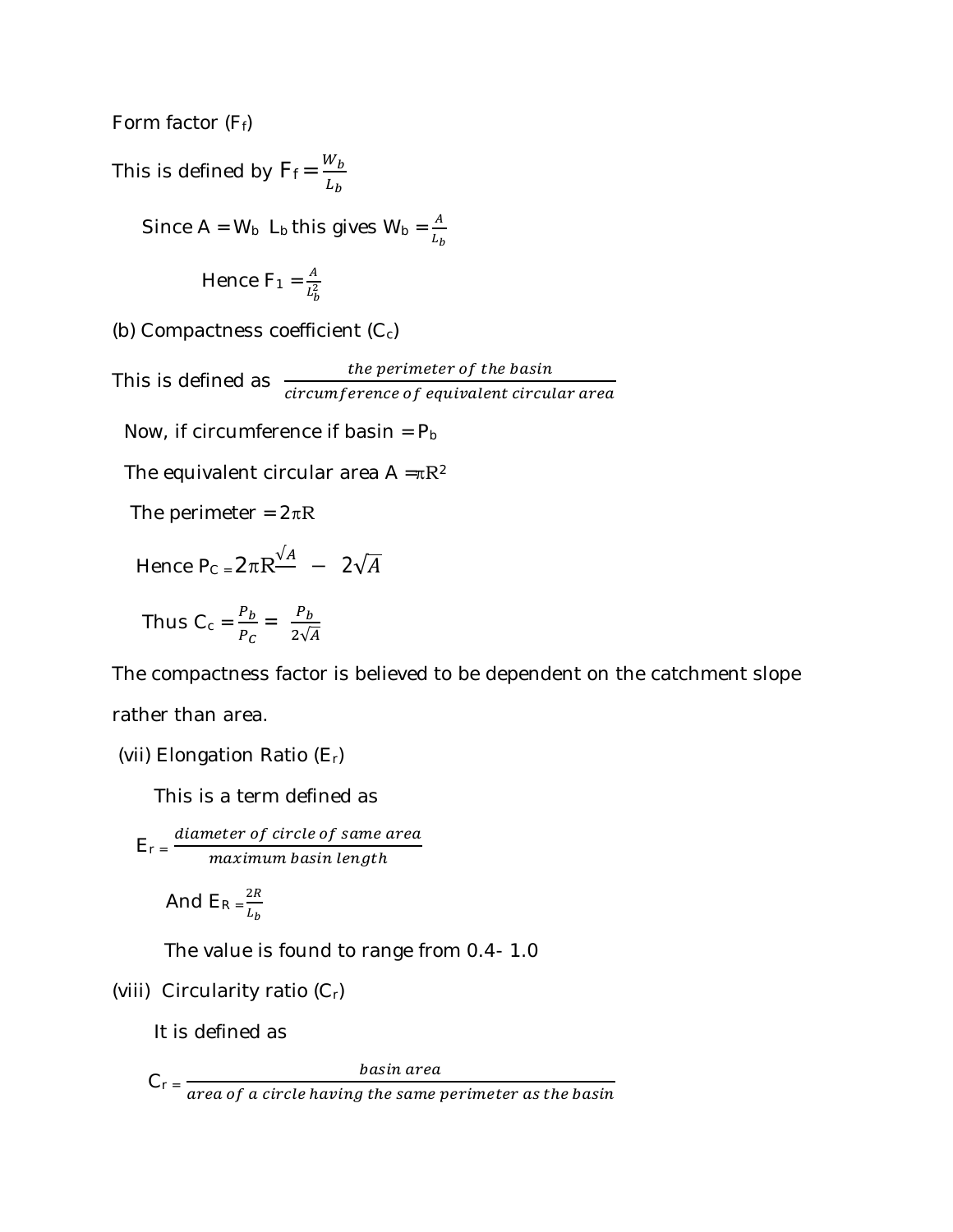Hence, 
$$
C_r = \frac{A}{(R*)^2}
$$

Where  $R^*$  = radius of circle of an equivalent basin perimeter

The value ranges from 0.2-0.8.

#### **PRECIPITATION**

Precipitation is the term used by meteorologist to describe any aqueous deposit, in liquid or solid form, derived from the atmosphere, precipitation is considered a meteorology concept when it has not reached the ground. When it reaches the ground it becomes a hydrological concept.

#### **Forms of precipitation**

There are two basic forms of precipitation.

- (1) Solid
- (2) Liquid.

From these two forms of precipitation we have several kinds of precipitation these are.

Solid precipitation

- (1) Snow
- (2) Frost
- (3) Hail
- (4) Glaze
- (5) Rime
- (6) Sleet

Liquid precipitation

- (1) Rain
- (2) Drizzle
- (3) Dew

With the exception of hail, solid forms of precipitation do not with occur in the tropics. Dew, frost and glaze are generally in significant forms of precipitation compared to rain and snow. But in certain environments these forms of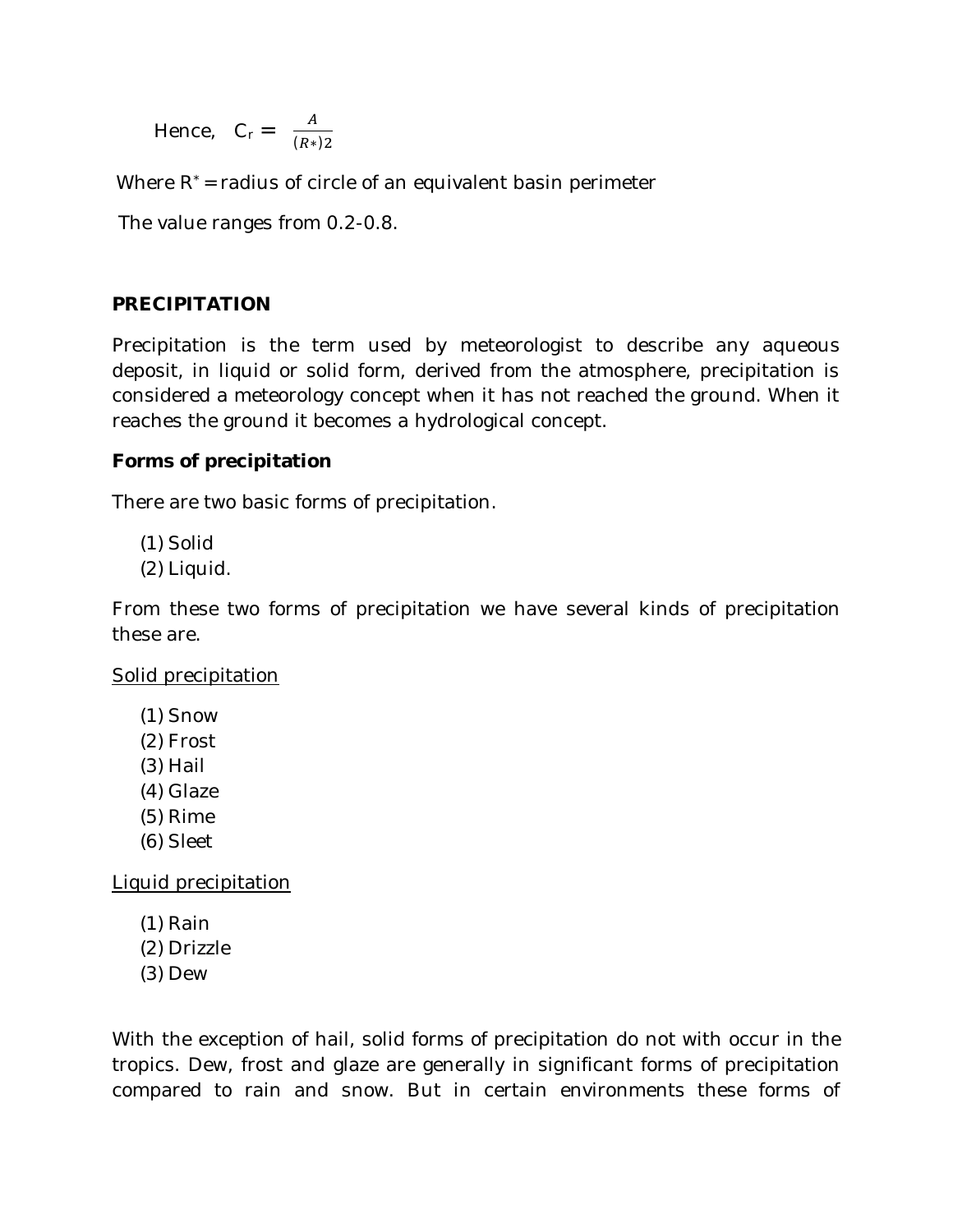precipitation can be important since of moisture for crop growth. Similarly in the cold desert the forms of solid precipitation are move important than snowfall.

#### **Factor influencing precipitation**

- (i) Sufficient atmosphere moisture
- (ii) Cooling of the moisture
- (iii) Condensation of water vapour into liquid or solid form.
- (iv) The growth of condensation product to precipitation size.

#### Description of precipitation forms

Drizzle, sometime called must, consist of tiny liquid water droplets; usually with diameters between 0.1 and 0.5mm with occasionally appears to float. Drizzle usually falls from low stratus and rarely exceeds 1mm/h.

Rain consists of liquid water drops mostly larger than 0.5mm in mm in diameter. Rainfall usually refers to amounts of liquid precipitation. It is usually reported in three intensities.

> Light-rate of fall up to 2.5mm/hr Moderate- rate of fall from 2.8 to 7.6mm/hr. Heavy: over 7.6mm/hr.

Glaze: is the coating generally clear and smooth but usually containing some air pockets, formed on exposed surface by the freezing of super – cooled water deposited by rain for drizzle. Its specific gravity may be as high as 0.8 to 0.9.

Rime : is a white , opaque granular deposit of ice compose the essentially of ice granular more or less separated by trapped air and formed by rapid freezing of super cooled water drops impinging on exposed objects. Its specific gravity may be as low as 0.2 to 0.3.

Snow; is composed of white or translucent ice crystal, chiefly in complex, branched hexagonal form often mixed with simple crystals and often agglomerated into snowflakes, which may reach several inches in diameter. The density of freshly fallen snow varies greatly 125 to 500 mm of snow is generally required to equal 25mm of liquid water. The average density is often assumed to be 0.1.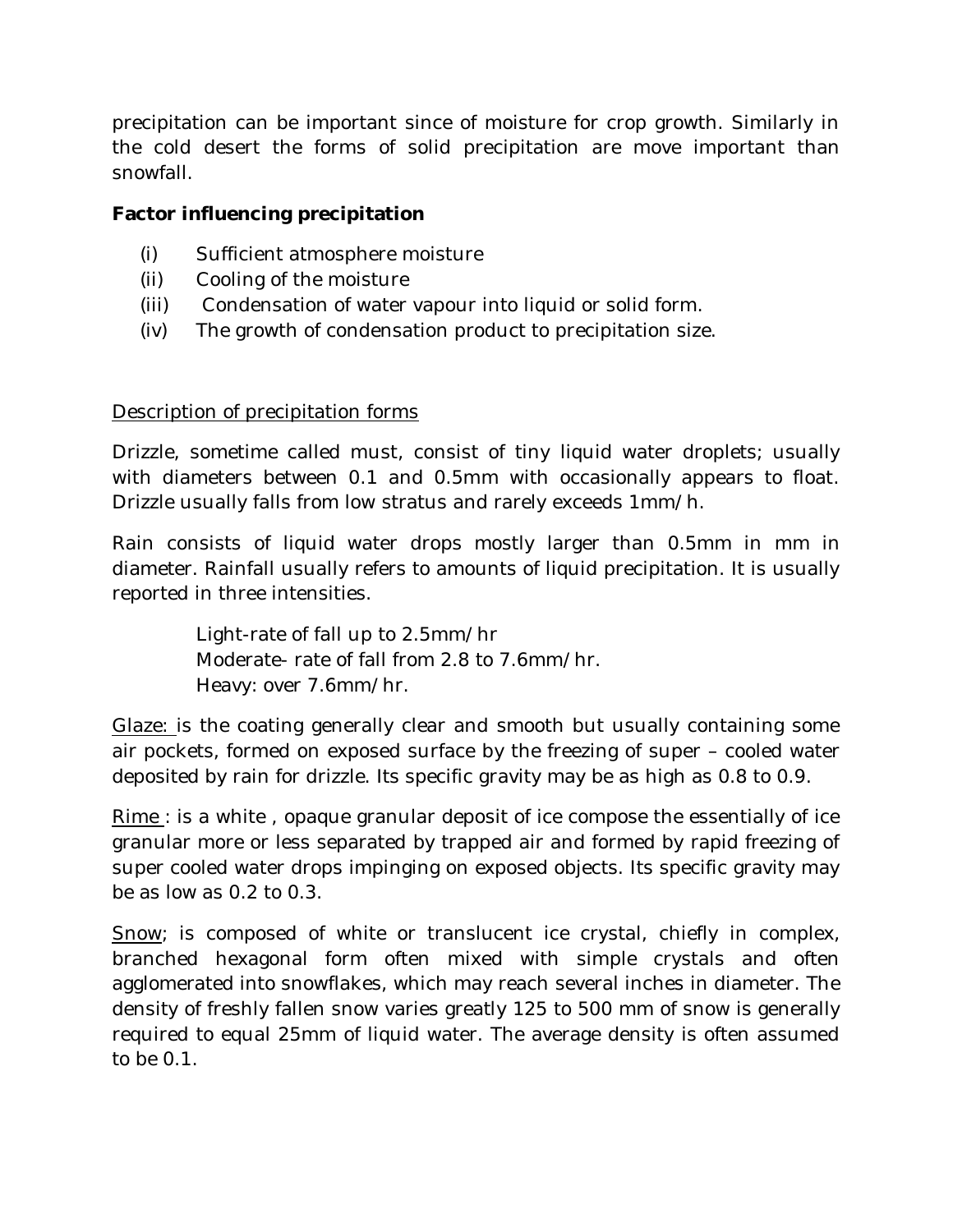Hail: is the form of balls or irregular lumps of ice, produced in convective clouds, mostly cumulonimbus. Hailstone may be opheroidal or irregular in shape range from about 5 to over 125mm in diameter.

Sleet: generally transparent globular, solid grains of ice formed by the freezing of rain drops or refreezing of largely meted ice crystals falling through a layer of subfreezing air near the earth's surface.

# **Types of precipitation**

Precipitation is often typed according to the factor mainly responsible for lifting the air to effect the large-scared cooling required for significant amounts of precipitation.

- (1) Cyclonic precipitation results from the lifting of air converging into low-pressure area, or cyclone. It can be classified frontal or nonfrontal.
- (i) Frontal precipitation results from lifting of warm air on one side of a frontal surface over cooler, denser air on the other.
- (ii) Warm- front precipitation is formed when the warm air is advancing upward over a colder air mass.
- (iii) Cold- front precipitation- on the others hand, is of showery nature and is formed when the warm air is forced upward by an advancing mass of cold air, the leading edge of which is the surface cold front.
- (2) Non- frontal precipitation- is precipitation unrelated to fronts.

## **Convective precipitation**

Convective precipitation is caused by the rising of warmer lighter air in colder denser surroundings. The difference in temperature may result from unequal heating at the surface, unequal cooling at the top of the air layer, or mechanical lifting when the air is forced to pass over a denser, colder air mass or over a mountain barrier. Convective precipitation is spotty and its intensity may range from light showers to cloud bursts.

## **Orographic precipitation**

Orographic precipitation- results from mechanical lifting over mountain barrier. In rugged terrain the orographic influence is so marked that storm precipitation pattern tend to resemble that of mean annual precipitation.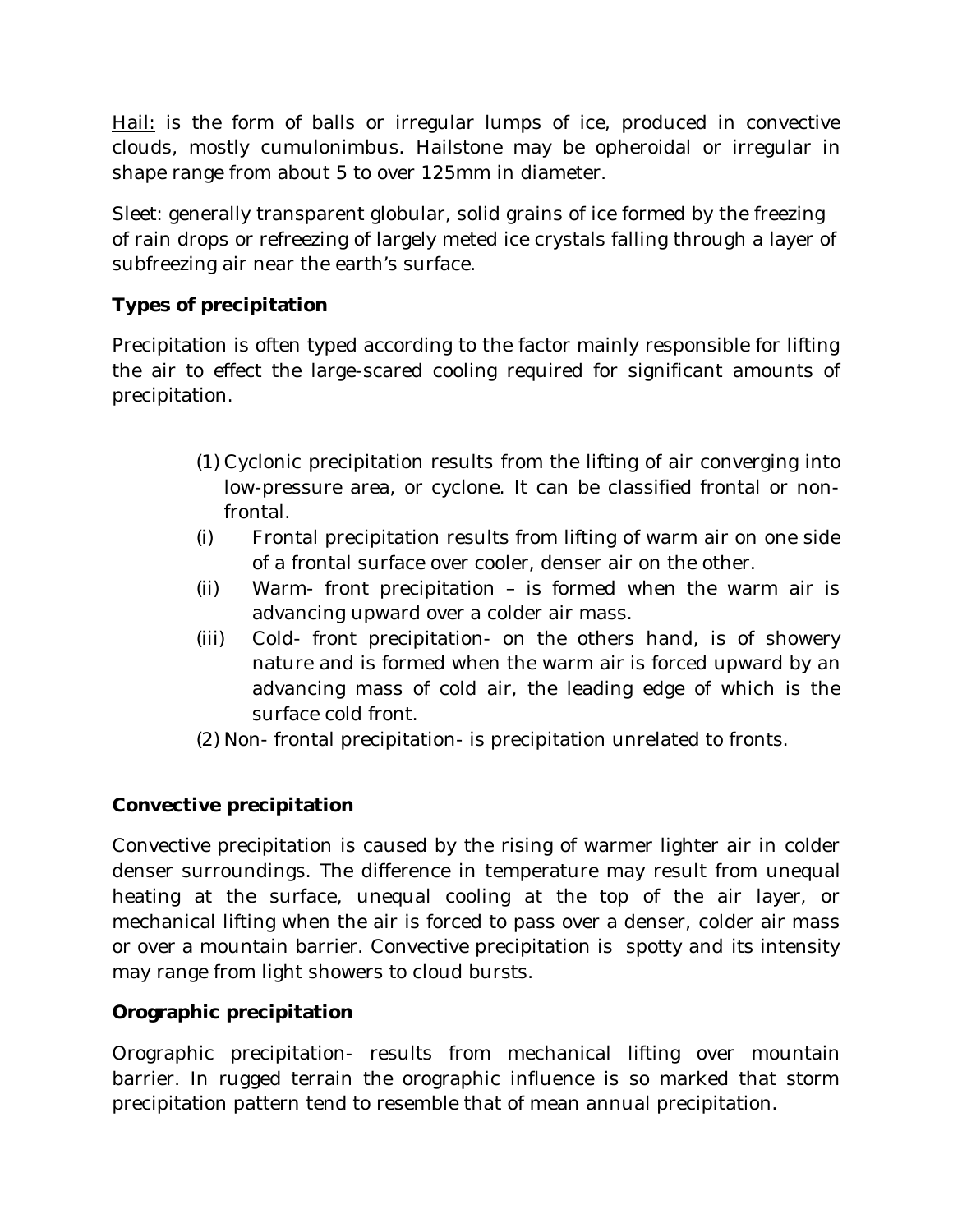# **Precipitation measurement**

- (1) Rain gauge
	- (i) Recording
	- (ii) Non recording

Non-recording consists of support overflow can, measuring tube or stick collection or receiver, funnel.

#### Recording

- (1) Tipping- bucket gauge
- (2) Weighing-type gauge
- (3) Float recording gauge
- (4) Radar
- (5) Satellite

## **EVAPORATION AND EVAPOTRANSPIRATION**

**Evaporation** is the term used to describe water loss from water and bare ground surfaces. It is a process by which moisture is converted into water vapour and removed and transported upward into the atmosphere. On vegetated surface where transpiration is an important component of water loss the term evapotranspiration is used. Evapotranspiration is thus the combined process of evaporation and transpiration.

Process of evapotranspiration

- (1) Movement of water within the soil towards the ground surface or zone of adsorption around the roots of plants.
- (2) Transpiration
- (3) Vaporization of the water at soil or plant surface (intercepted water) or the stomata of leaves (transpired water).
- (4) Removal and transport of evaporated water, now in gaseous formal into the atmosphere.

Factors influencing the process evaporation-evapotrnapiration.

- (1) Availability of moisture at given surface.
- (2) Ability of the atmosphere to vaporize the water and remove and transport the vapour upwards.

If moisture is always available in sufficient qualities at the evaporating (non limiting water), then evaporation or evapotranspiration wills occur at the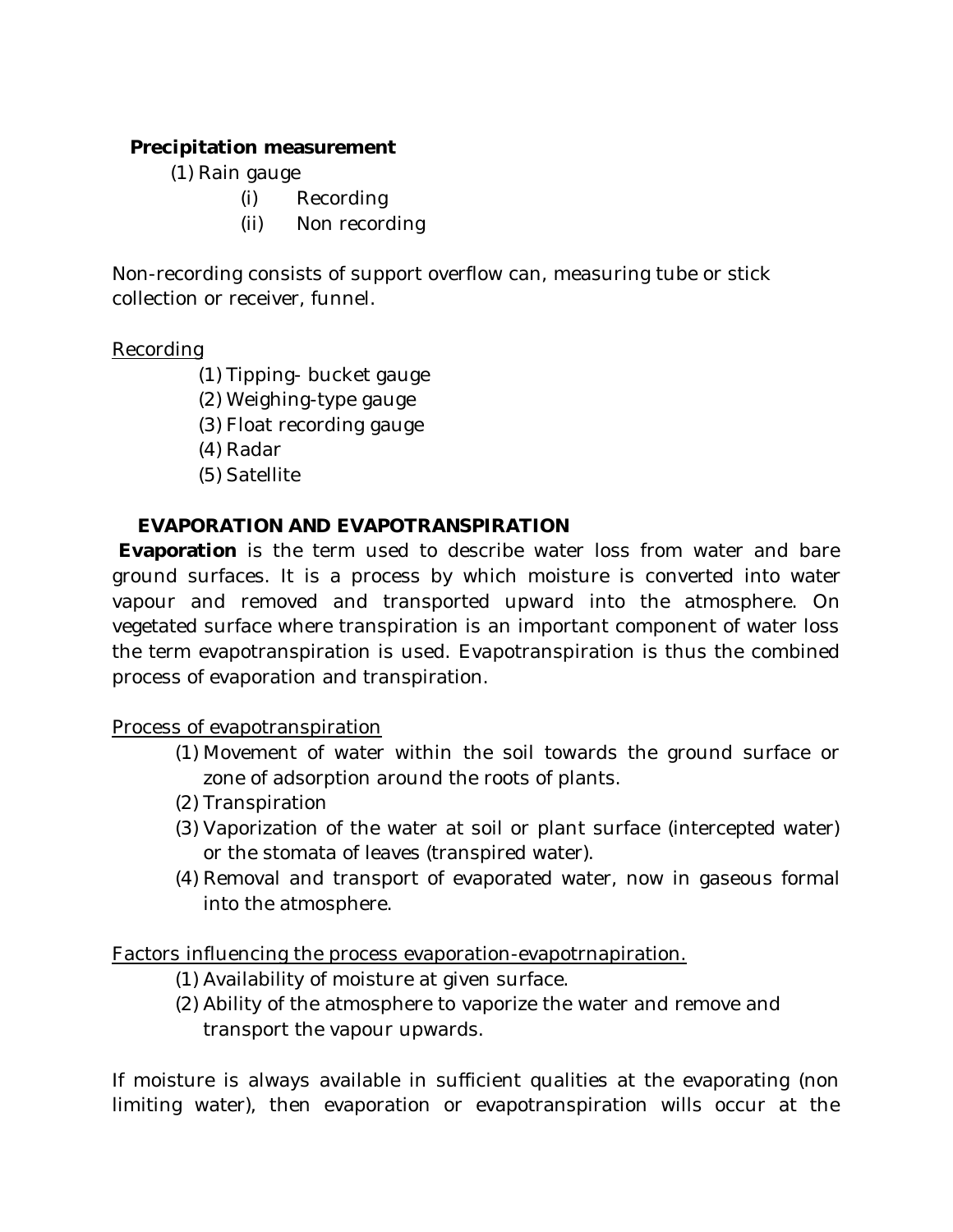maximum rate possible for that environment. The concept of maximum water availability in an evaporating surface is called **Potential evapotranspiration**.

**Potential evapotranspiration** is the water loss that would occur from a permanently moist surface.

## Factors controlling rate of evaportranspiration

(1) Climatic factors.

# **Major**

- (a) Amount of energy available (solar radaition).
- (b) Atmosphere (air) humidity
- (c) Wind speed.
	- others are derived from the major component
- (d) Sunshine duration
- (e) Temperature

(2) Non climatic factor

- (a) Characteristics of evaporating surface
- (b) Whether it is water or soil.
- (c) If soil whether vegetated or not.
- (d) Type of soil and land management
- (e) Moisture content of soil profile, If water surface:
- (f) Turbidity of water
- (g) Depth of water
- (h) Surface area of water body.

## **INTERCEPTION**

Where the ground surface is covered whether artificially by man or naturally by vegetation, part of the precipitation is intercepted by that cover. The intercepted water is temporally stored on the cover surface until it eventually falls to the ground or is as a evaporated back into the atmosphere. if there is a thick vegetation cover, the precipitation amount recorded in the open is much greater than the amount actually reaching the soil surface below the vegetation canopy.

## Component of interception.

(1) Interception loss is the part of precipitation remaining on the plant and leaf surfaces and later evaporated into the atmosphere by these surfaces.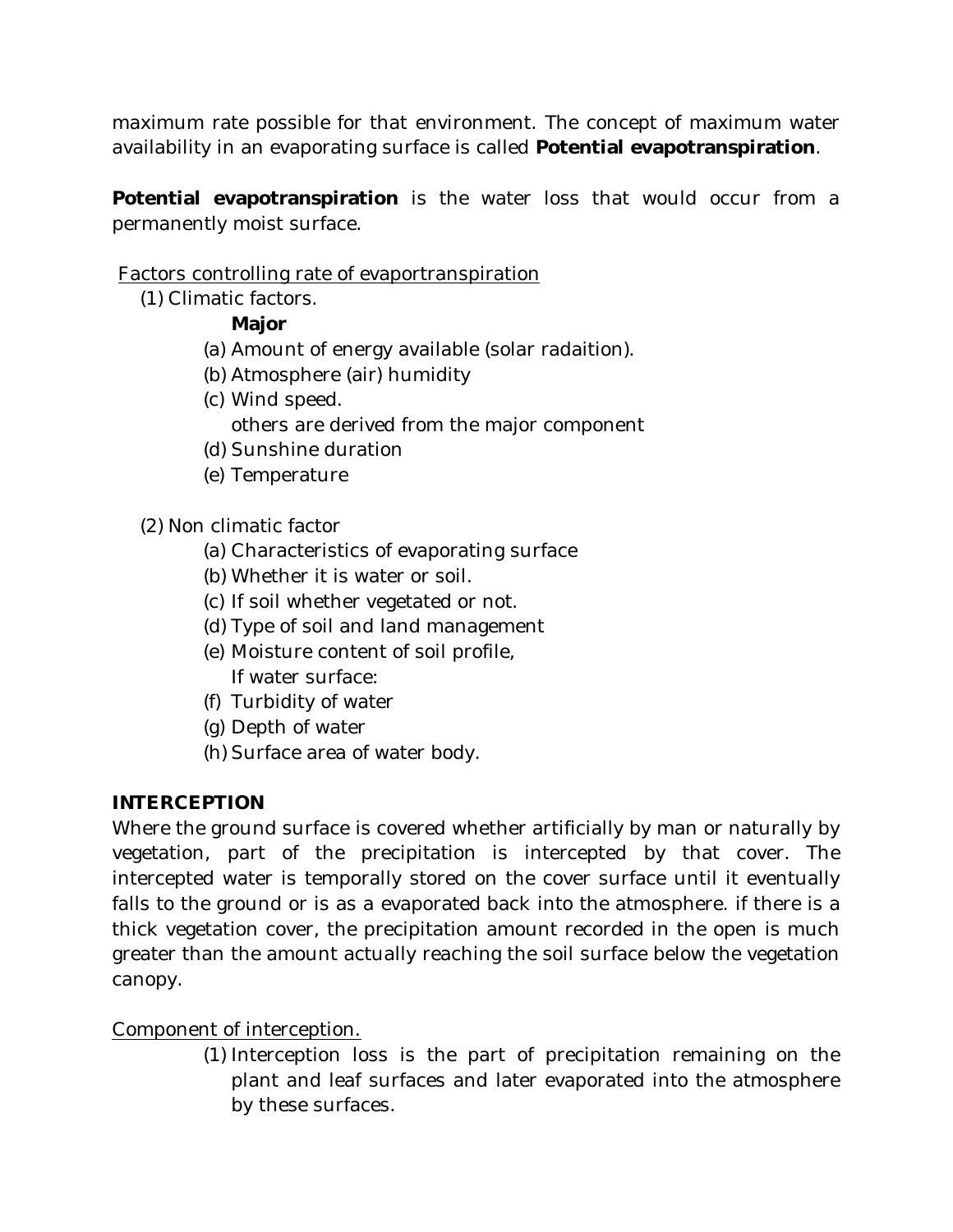- (2) Through fall is the part of precipitation that reaches the ground directly through spaces in it and as a drip from leaves and stems.
- (3) Stem-flow is that part of precipitation which having canopy reaches the ground by running down the stems.

Factors controlling interception loss

Categorized into factor influencing precipitation and vegetation canopy.

## Factor influencing precipitation (characteristics)

- (1) Type
- (2) Amount
- (3) Duration of intensity of precipitation
- (4) Frequency of rainstorm and the length of time and evaporative conditions of between storms.
- (5) Wind

## Vegetable cover.

Structural properties of vegetation:

- (1) Morphology and foliage characteristics of vegetable.
- (2) Density of stands, age (Interception losses tend to increase with crop maturity and plant density).

## Surface runoff

The terms stream flow, runoff, discharge and yield of drainage basin are used almost synonymously. However, yield is usually considered in term of total volume per year or as average flow for long period of time. Whereas the other term ordinarily are applied to instantaneous rates to rates for shorter periods.

Runoff are defined in two different ways:

- (1) Runoff which includes all the water in stream channel past any given section.
- (2) Surface Runoff which is only the water that reaches stream channel without first percolating down the water table. Unit  $\rightarrow$ m<sup>3</sup>s<sup>-1</sup>

# Sources of runoff

(1) Precipitation falling directly on the surface of the stream and its tributes.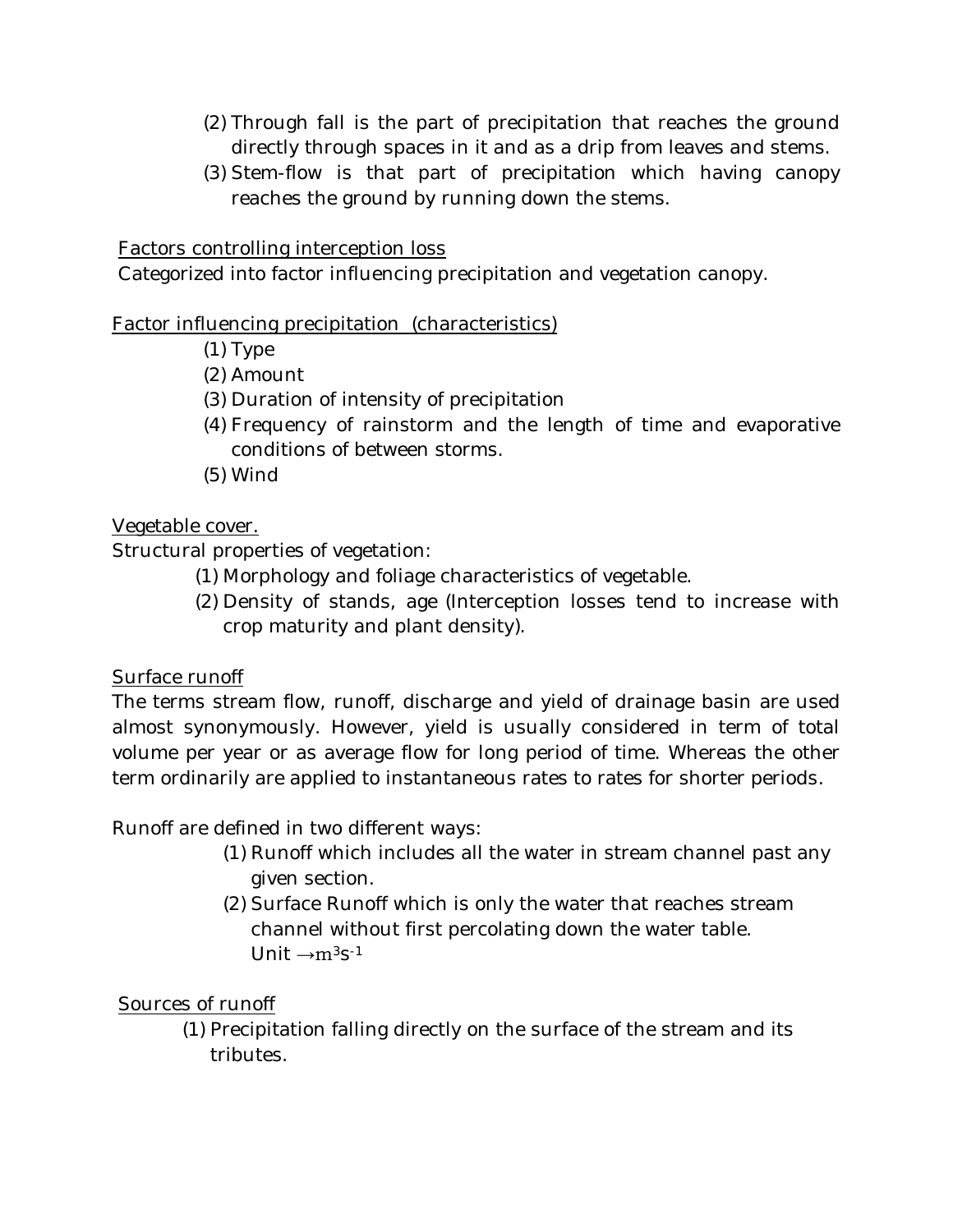- (2) Surface runoff, that is water that falls as precipitation on the ground surface and find it way into the stream channel without infiltrating into the soil and percolating down to the water table.
- (3) Ground water or water that has its origin in precipitation but infiltrated into the soil, joined by the ground water and then, after days, weeks or even much longer period, found its way through the soil into the stream.

## Factors affecting runoff

The flow of any stream is determined by two entirely difference sets of factors:

- (1) Depending upon the climate with special reference to precipitation
- (a) Type of precipitation
- (b) Rainfall intensity
- (c) Duration of rainfall
- (d) Distribution of rainfall on the basin
- (e) Soil moisture
- (f) other climatic condition that affect evaporation & transpiration.
- (2) The second group is determined by the flowing drainage basin characteristics.
	- (a ) Land use
	- (b) Types of soil
	- (c) Area of basin
	- (d)Shape of basin
	- (e)Elevation of site
	- (f)Slope of basin
	- (g)Type of drainage
	- (h)Extent of indirect drainage
	- (i)Artificial drainage.

## **INFILTRATION**

Infiltration is the term used to describe the flow of water through the soil surface (surface layers of the soil).

Percolation: is used to describe the downward flow of water, through the zone of aeration, towards the water table.

## Infiltration process

This can be seen as having three parts:

- (1) Surface entry
- (2) Movement of water through the soil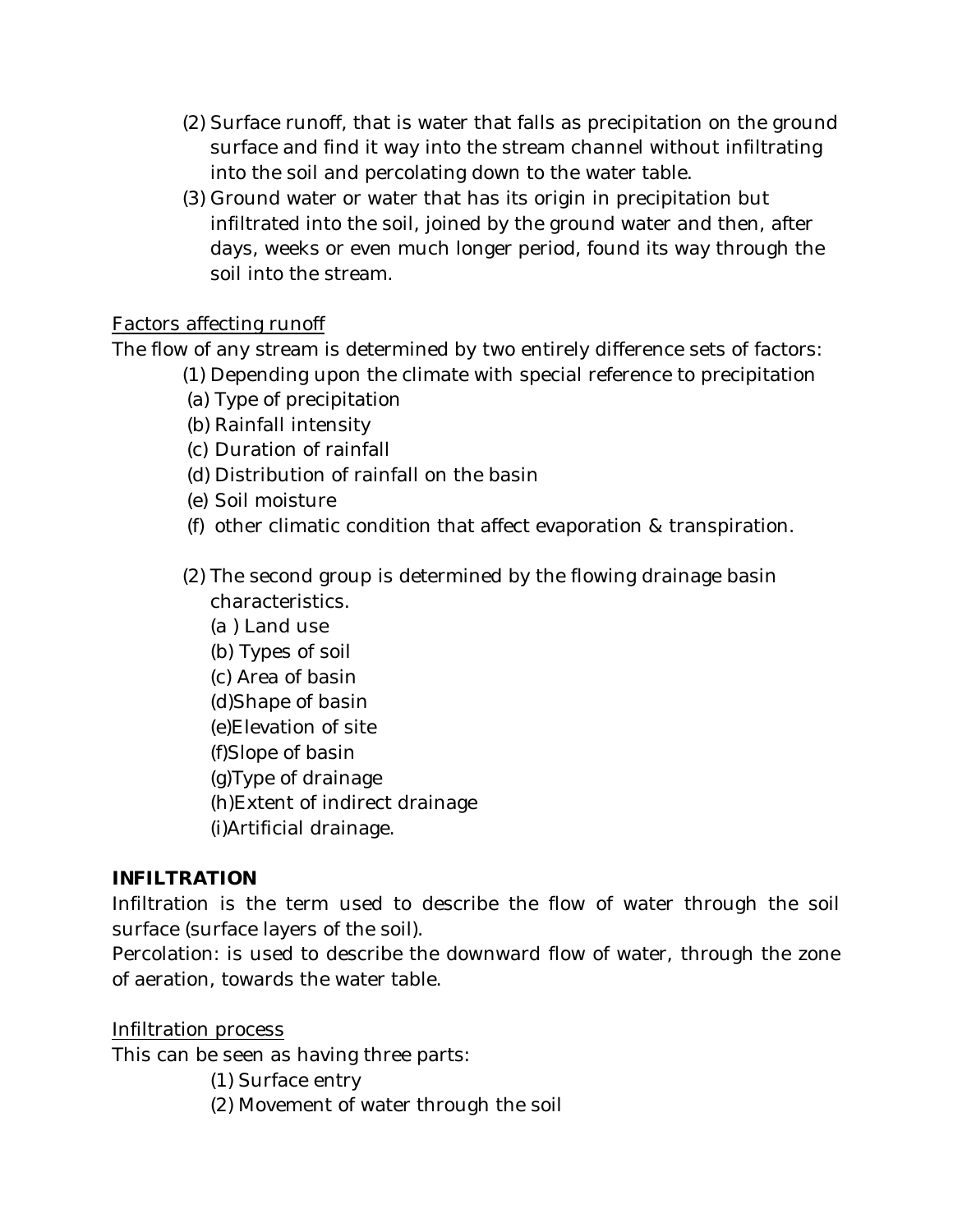## (3) Reduction of the soils storage capacity

For infiltration to occur, water has to enter the soil surface concerned, be transmitted through the soil and eventually be stored within it to make good any soil moisture deficit.

The transmission capacity of the soil profile depends on the texture and structure of successive horizon making up the soil profile. The storage available in any soil horizon and indeed, the soil profile as a whole is determined by porosity, thickness of the horizon or profile and the amount of moisture already present.

#### Infiltration capacity

The maximum rate at which rain water can be absorbed by a soil in a given conduction is known as the infiltration capacity of that surface. The infiltration rate refers to the unit of rainwater that passes into the ground surface in unit time. This amount is expressed in units of depth such as millimeters.

#### Methods of determination

(1) Infiltrometer

(2) Hydrograph analysis

(3) Use of equations

## Infiltrometer

Double ring infiltrometer Flooding infiltrometer Sprinkling infiltrometer (rainfall simulation).

| Double ring |  | water                |
|-------------|--|----------------------|
|             |  | Addition             |
|             |  | Sufficient           |
|             |  | To keep              |
|             |  | Levels               |
|             |  | Similar.             |
|             |  |                      |
|             |  | <del>M</del> easured |
|             |  | Water                |
|             |  | addition             |
|             |  |                      |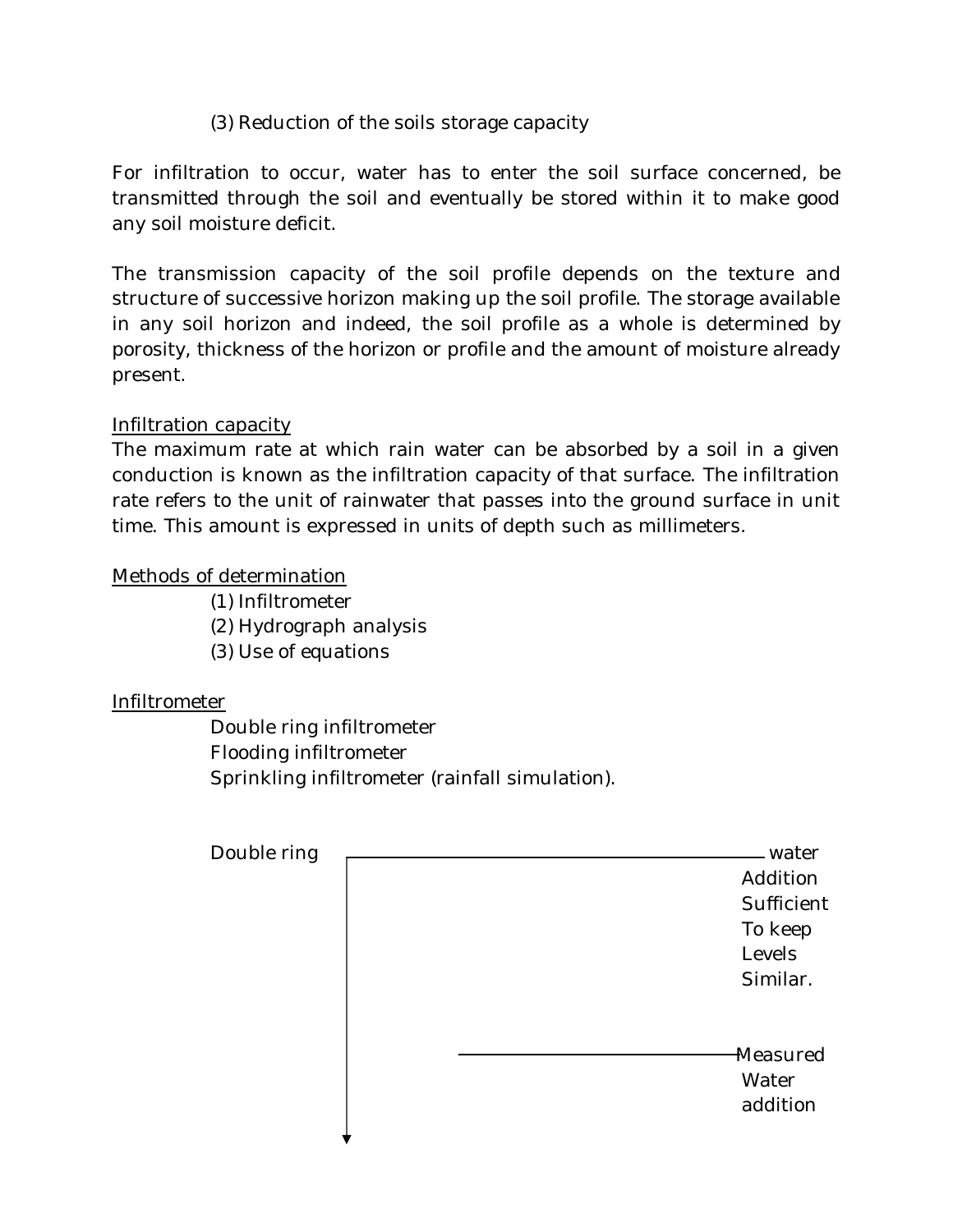

The very infiltration consist of a cylinder driver a fewer continue into the soil to prevent leakage. There are really two cylinder one inside the other and forming two concentric rings on the outside. The inner ring, which is usually 23cm in diameter is the one used to determine infiltration rate. The outer ring 36cm in diameter is meant to reduce the border effects on the inner rings.

(1) Holtan (1961)- infiltration rate equation

$$
f = a(s - f)n + fc
$$

When f= rate of infiltration

 S= storage potential of soil taken as the volumetric difference between pore saturation and wilting point

F= accumulated infiltration

Fc= constant rate of infiltration after prolonged wetting

a & n are empirical constant for a particular soil in a given condition.

(2) Horfon (1939) is for infiltration capacity of a surface and is of the form.

 $F_p = F_c + (f_0 - f_c) \exp(-kt)$ 

Where  $F_{p}$ = infiltration capacity in (infiltration).  $T=$  time (hr)  $F<sub>0</sub>=$  initial infiltration capacity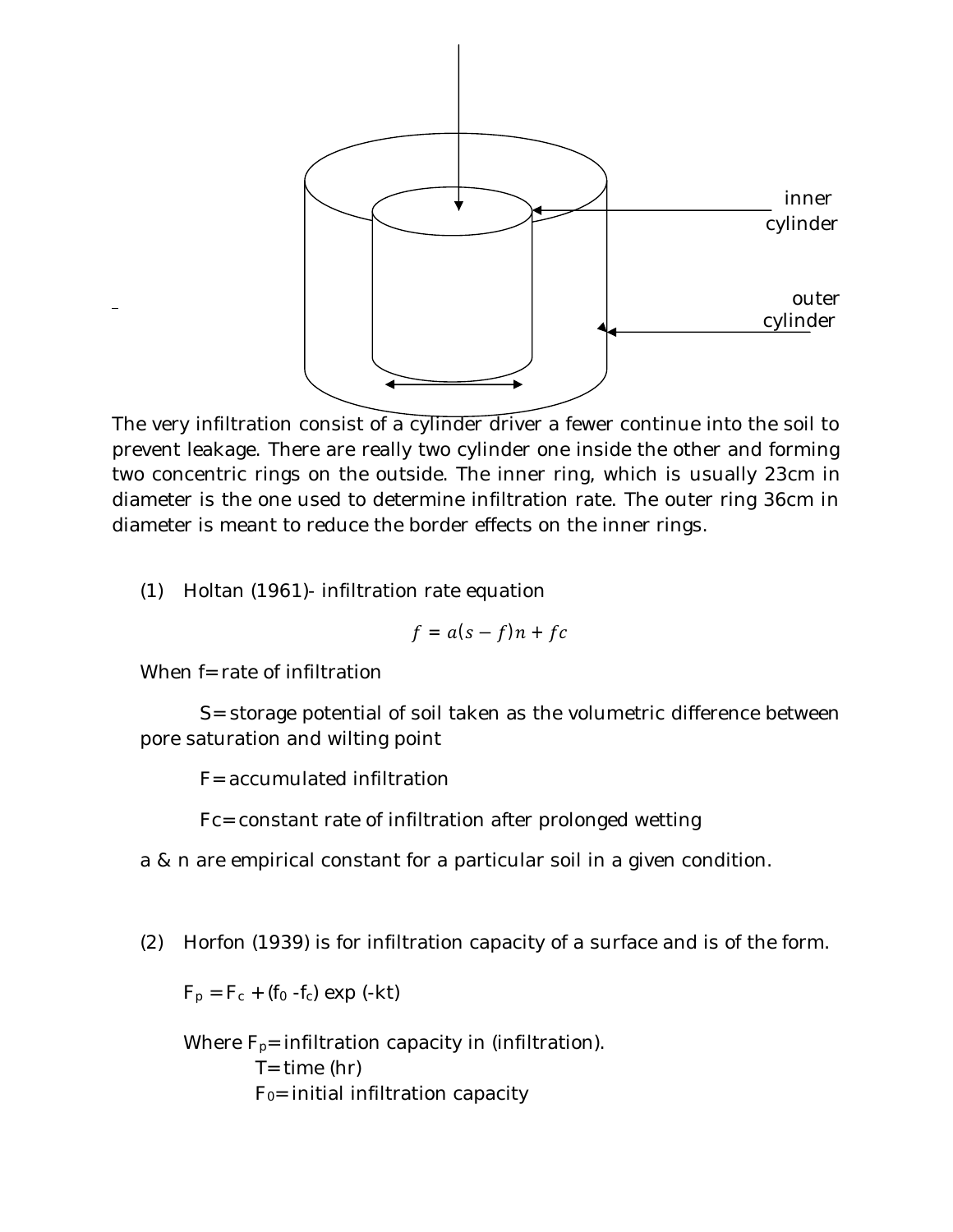$F_c$ = minimum constant infiltration capacity K= constant

Flow rate=
$$
\frac{Q}{t}
$$
 = AV= $\frac{Ah}{t}$ 

Darly's law of saturated flow

 Darly's shows experimentally that fluid velocity of flow through a porous medium was directly relative to the hydraulic gradient causing the flow.

$$
\vee \alpha i
$$

Where  $V =$  velocity of flow

I= hydraulic gradient (which is the head loss per unit length)

$$
I = \frac{h}{n}
$$

$$
V = Ki
$$

Where K is the constant which involves the properties of both the fluid and the porous medium.

In soil, we are concerned with water flow so to determine the constant K we use test in which the permit is water. The particular value of K obtained form this test is what is called the coefficient of permeability K.

# **Theoretical determination of K**

Provided the hydraulic gradient is less than 1 (i<1) as in most seepage problem the flow of water through is very linear.

For  $i < 1$ 

From darcy's law  $V = Ki$ 

and

 $q = \frac{Q}{T}$  $\overline{T}$ 

Where  $Q =$  volume of flow

 $T =$  time of flow

Q= discharge (rate of flow)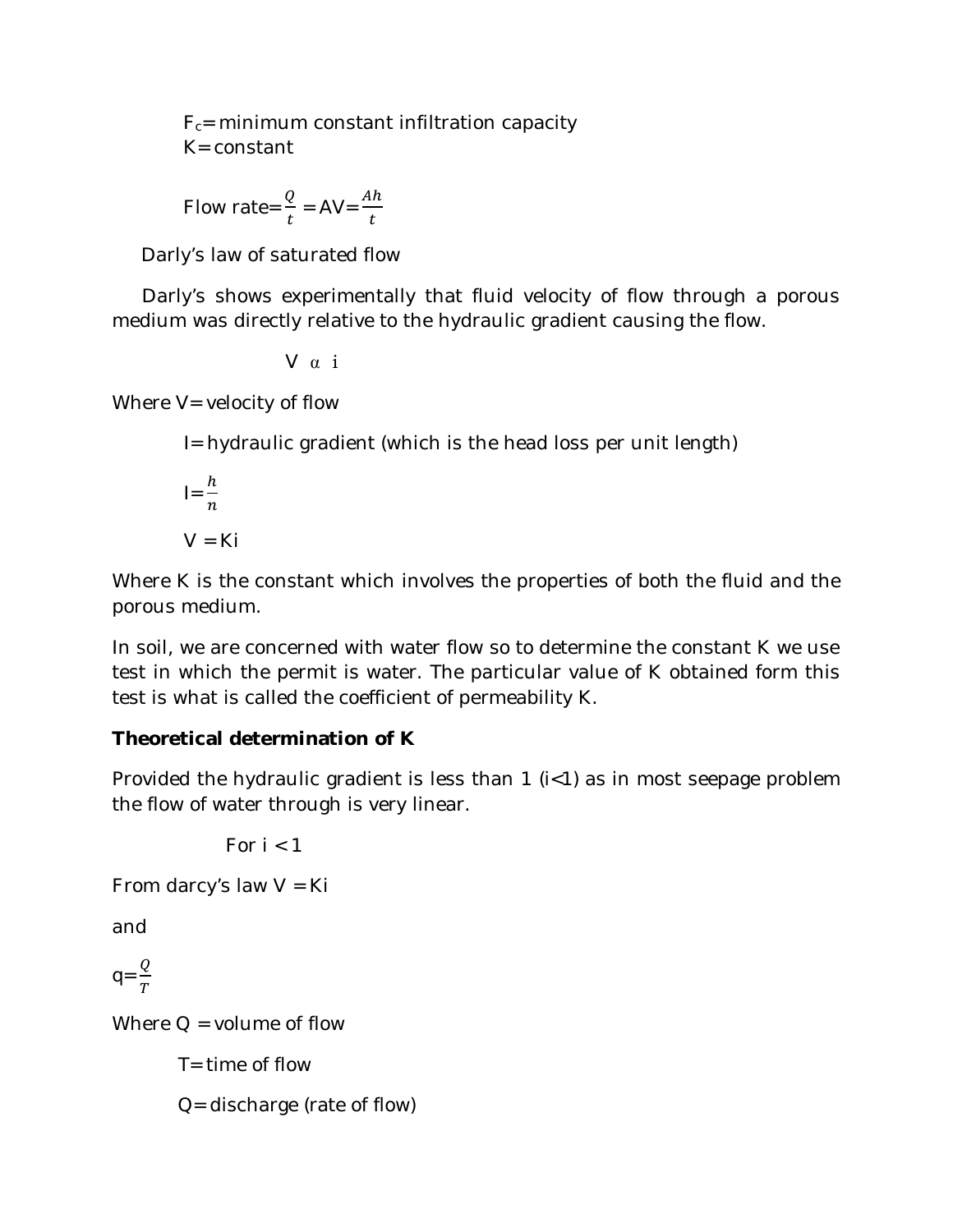But also  $q = AV$  (V= velocity of flow)

$$
V = \frac{q}{A} = \frac{Q}{t} \times \frac{1}{A} = K_{i}
$$
  

$$
\frac{Q}{At} = K_{i}
$$
  

$$
K = \frac{Q}{Ati} = \frac{Q}{t} \times \frac{1}{Ai}
$$
  

$$
K = \frac{q}{Ai}
$$
  

$$
q = Aki
$$

From this expression Coefficient of permeability can be defined as the rate of flow of water per unit area in soil when under a unit hydraulic gradient.

Determination of "K" in the laboratory

## (1) Constant Head Permeameter

Water flows through the soils sample under a head which is kept constant by means of an overflow arrangement, the head lost "h" between two point along the length"L" of the sample is measured by means of a manometer (in practice there are more then just two manometer). A series of reading can be obtained from each test and average value is obtained by Darcy law. The fact is useful for gravely soil and could be useful for coal soil material.

#### Falling head permeameter

In this test which is suitable for silt and some clay, the flow of water through the sample at the inlet, the height h, in the stand pipe is measured and the valve is then opened as a stop clock is started. After a measured time (t), the height to which the water level has fallen  $h_2$  is determined. During a small interval "dt" the stand pipe "dh". Therefore the velocity of fall =  $\frac{-dt}{dt}$  but from Darcy's law

$$
q = Aki.
$$

Therefore av = Aki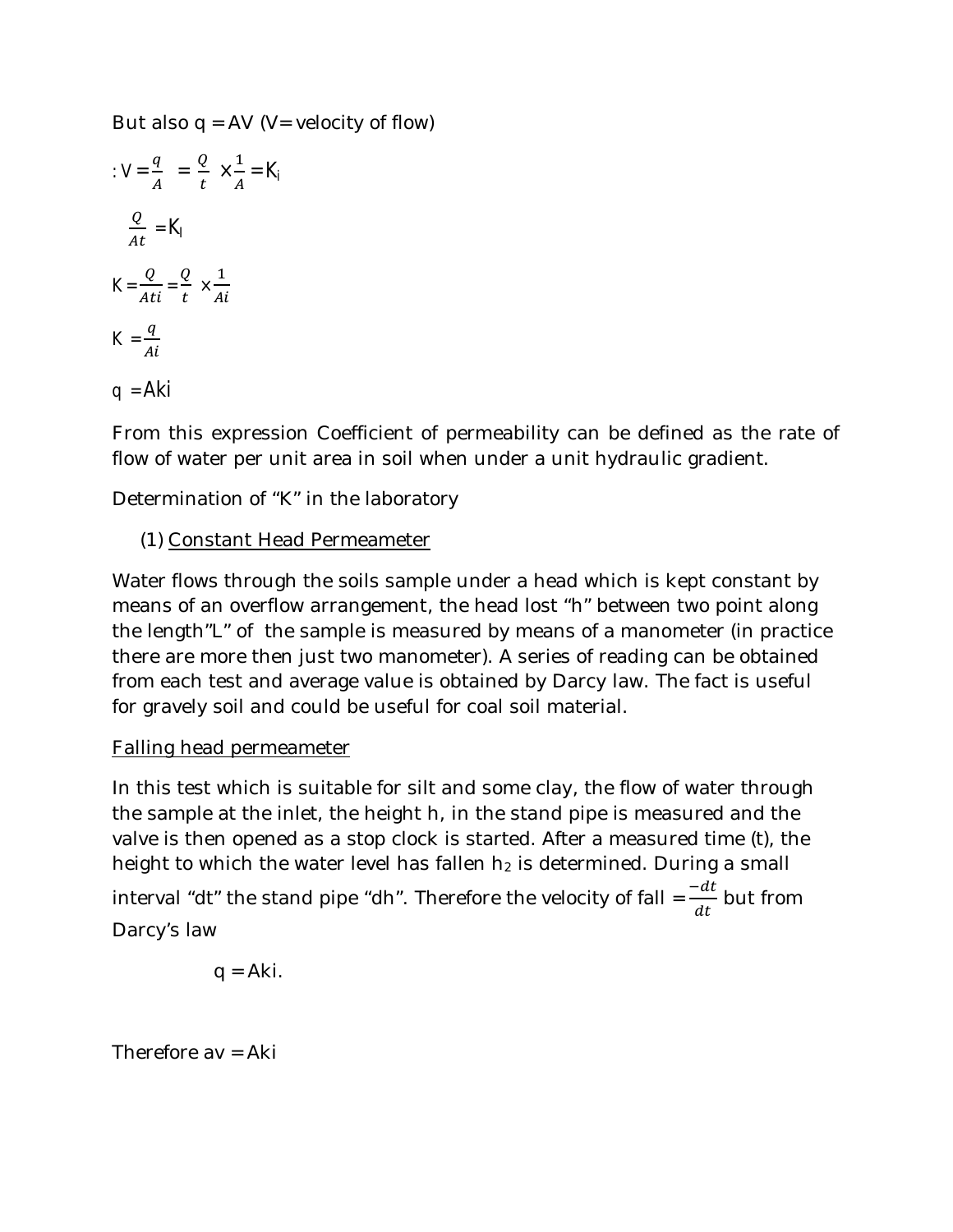$$
\frac{-adh}{dt} = Ak\frac{h}{l} \left( i = \frac{h}{l} \right)
$$

$$
\frac{-adh}{h} = \frac{Ak}{l} \quad \text{d}t
$$

Integrate both sides

$$
-a \int_{h1}^{h2} \frac{dh}{h} = \frac{Ak}{L} \int_{ti}^{t2} dt
$$
  
\n
$$
-a[log_e h]_{hi}^{h2} = \frac{AK}{L} [t]_{t1}^{t2}
$$
  
\n
$$
-a[log_e h2 - log_e h1] = \frac{Ak}{i} [t]_{t1}^{t2}
$$
  
\n
$$
-a[log_e h2 - log_e h1] = \frac{AK}{i} [t2 - t1]
$$
  
\n
$$
alog e \frac{h1}{h2} = \frac{AK}{i} [t2 - t1]
$$
  
\n
$$
alog e \frac{h1}{h2} \frac{L}{A} (t2 - t1) = K
$$
  
\n
$$
K = \frac{a \times L}{A(t2 - t1)} log_e e \frac{h1}{h2}
$$
  
\n
$$
K = \frac{2.3al}{A(t2 - t1)} log_1 00 \frac{h1}{h2}
$$

Field determinant of K

The pumping out test is used to measure the value of K of a stratum of soil below the water and it is effective up to depth of about 45m. A casing is driven into the impermeable strata. The observation well of 75mm diameter. The observation well are put down in radial line in the casing.

The test consists of pumping out water from central casing. The rate at which the pumping test is done is q. while the test is going, the rate of draw down is observed.

Consider an elemental strip dh, the surface area is given as

# $\int 2 \times dr \, dr$

dr = diameter of elemental strip